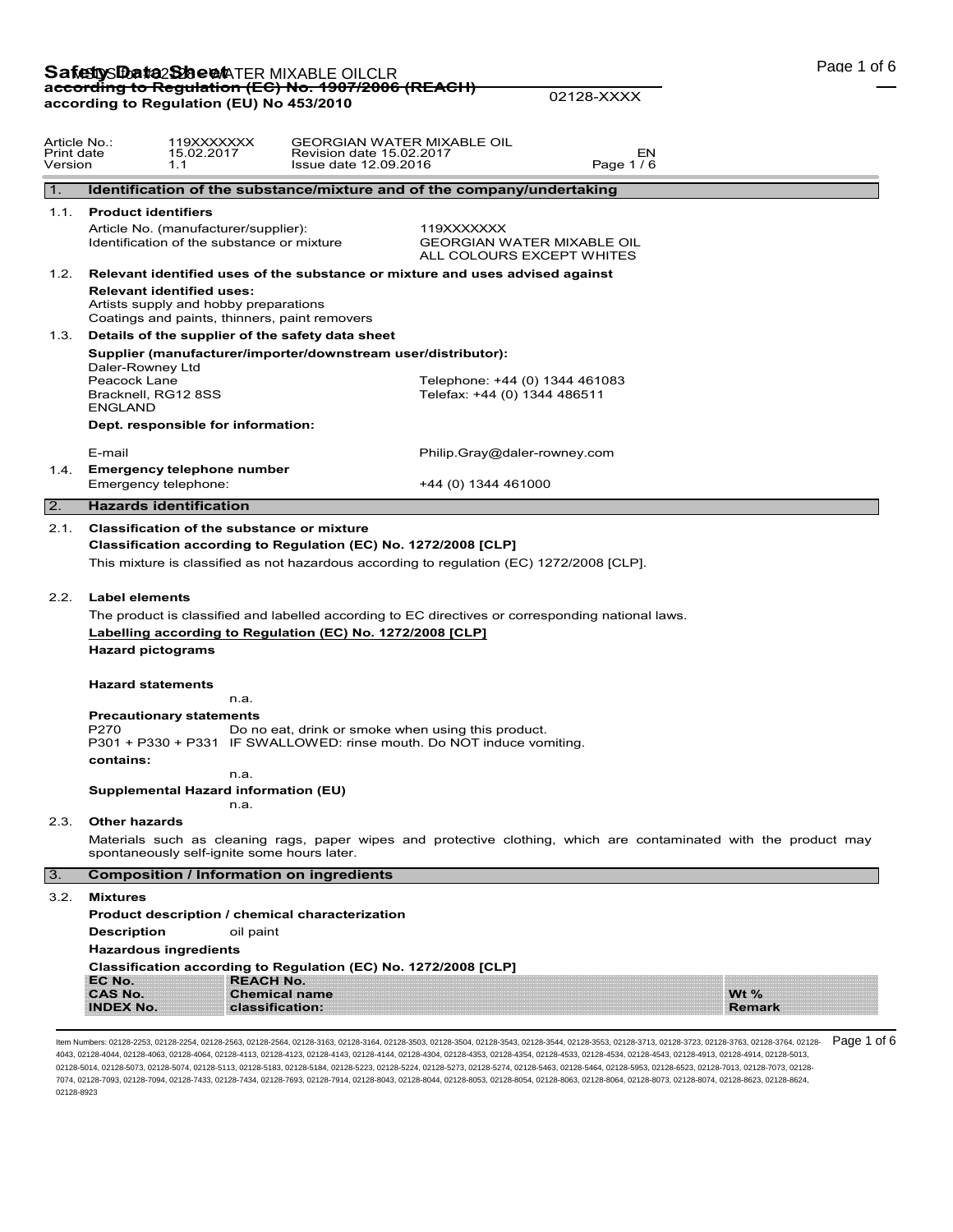# Safety S**Data Sheet** TER MIXABLE OILCLR **according to Regulation (EC) No. 1907/2006 (REACH) according to Regulation (EU) No 453/2010**

| Article No | 119XXXXXXX | <b>GEORGIAN WATER MIXABLE OIL</b> |            |
|------------|------------|-----------------------------------|------------|
| Print date | 15.02.2017 | Revision date 15.02.2017          | ∟ات        |
| Version    |            | Issue date 12.09.2016             | Page 2 / 6 |

**Additional information**

Full text of classification: see section 16

n.a.

#### 4. **First-aid measures**

# 4.1. **Description of first aid measures**

#### **General information**

In all cases of doubt, or when symptoms persist, seek medical advice. In case of unconsciousness give nothing by mouth, place in recovery position and seek medical advice.

#### **In case of inhalation**

Remove casualty to fresh air and keep warm and at rest. In case of irregular breathing or respiratory arrest provide artificial respiration.

#### **Following skin contact**

Remove contaminated, saturated clothing immediately. After contact with skin, wash immediately with plenty of water and soap. Do not use solvents or thinners.

#### **After eye contact**

Rinse cautiously with water for several minutes. Remove contact lenses, if present and easy to do. Continue rinsing. Seek medical advice immediately.

#### **After ingestion**

If swallowed, rinse mouth with water (only if the person is conscious). Seek medical advice immediately. Keep victim calm. Do NOT induce vomiting.

# 4.2. **Most important symptoms and effects, both acute and delayed**

In all cases of doubt, or when symptoms persist, seek medical advice.

# 4.3. **Indication of any immediate medical attention and special treatment needed**

# 5. **Firefighting measures**

# 5.1. **Extinguishing media**

#### **Suitable extinguishing media**

alcohol resistant foam, carbon dioxide, Powder, spray mist, (water)

**Extinguishing media which must not be used for safety reasons:** strong water jet

### 5.2. **Special hazards arising from the substance or mixture**

Dense black smoke occurs during fire. Inhaling hazardous decomposing products can cause serious health damage. Vapours form explosive mixtures with air.

#### 5.3. **Advice for firefighters**

Provide a conveniently located respiratory protective device. Do not allow water used to extinguish fire to enter drains, ground or waterways. Treat runoff as hazardous. Cool closed containers that are near the source of the fire.

# 6. **Accidental release measures**

#### 6.1. **Personal precautions, protective equipment and emergency procedures**

Keep away from sources of ignition. Ventilate affected area. Do not breathe vapours.

# 6.2. **Environmental precautions**

Do not allow to enter into surface water or drains. If the product contaminates lakes, rivers or sewages, inform competent authorities in accordance with local regulations. Vapours form explosive mixtures with air.

# 6.3. **Methods and material for containment and cleaning up**

Isolate leaked material using non-flammable absorption agent (e.g. sand, earth, vermiculit, diatomaceous earth) and collect it for disposal in appropriate containers in accordance with the local regulations (see chapter 13).

# 6.4. **Reference to other sections**

Observe protective provisions (see chapter 7 and 8).

# 7. **Handling and storage**

### 7.1. **Precautions for safe handling**

ltem Numbers: 02128-2253, 02128-2254, 02128-2563, 02128-2564, 02128-3163, 02128-3164, 02128-3503, 02128-3543, 02128-3544, 02128-3713, 02128-3713, 02128-3723, 02128-3763, 02128-3764, 02128-3764, 02128-3764, 02128-3764, 0212 4043, 02128-4044, 02128-4063, 02128-4064, 02128-4113, 02128-4123, 02128-4143, 02128-4144, 02128-4304, 02128-4353, 02128-4354, 02128-4533, 02128-4534, 02128-4543, 02128-4913, 02128-4914, 02128-5013, 02128-5014, 02128-5073, 02128-5074, 02128-5113, 02128-5183, 02128-5184, 02128-5223, 02128-5224, 02128-5273, 02128-5274, 02128-5463, 02128-5464, 02128-5953, 02128-6523, 02128-7013, 02128-7073, 02128- 7074, 02128-7093, 02128-7094, 02128-7433, 02128-7434, 02128-7693, 02128-7914, 02128-8043, 02128-8044, 02128-8053, 02128-8054, 02128-8063, 02128-8064, 02128-8073, 02128-8074, 02128-8623, 02128-8624, 02128-8923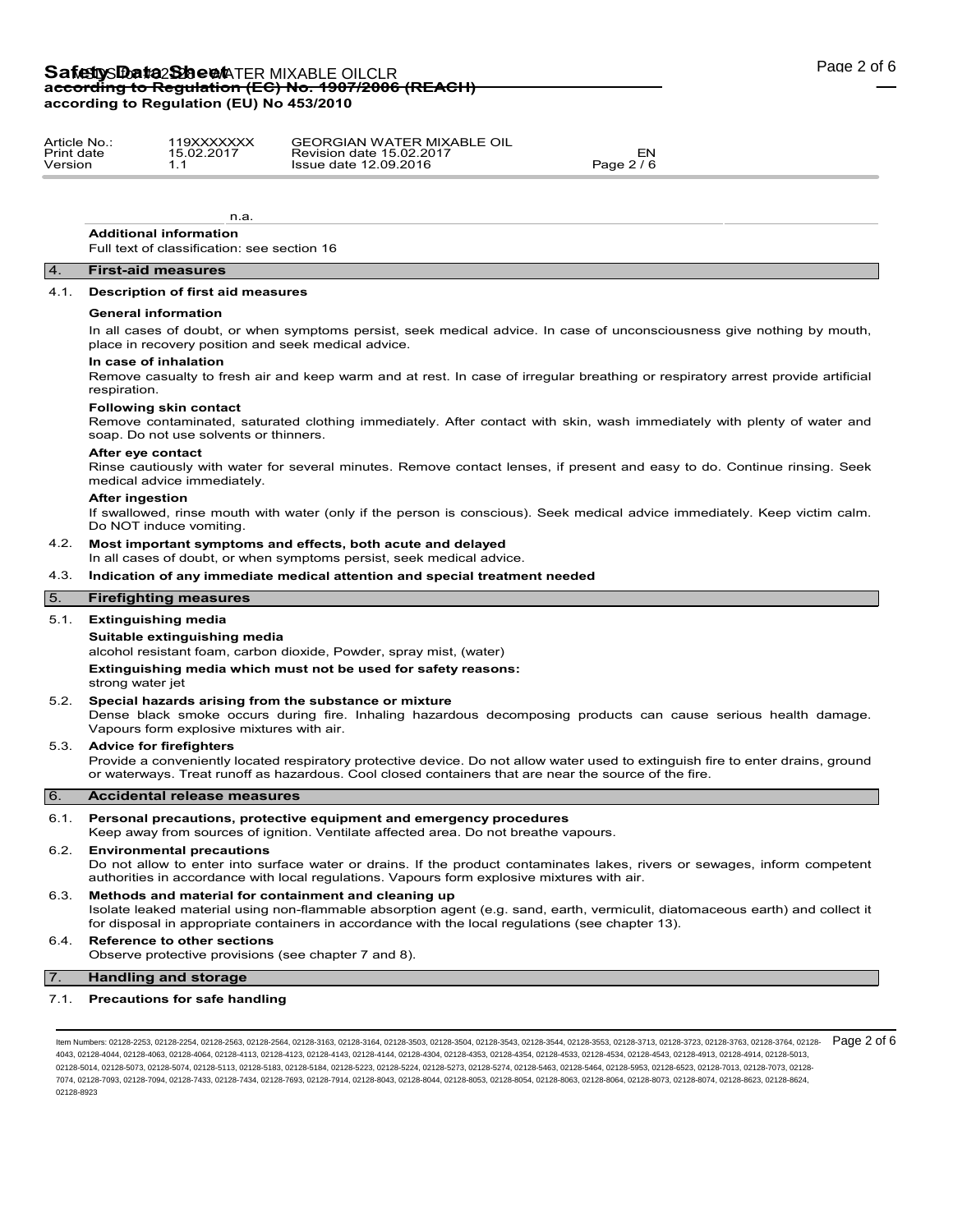| Article No | 19XXXXXXX  | <b>GEORGIAN WATER MIXABLE OIL</b> |            |
|------------|------------|-----------------------------------|------------|
| Print date | 15.02.2017 | Revision date 15.02.2017          |            |
| Version    |            | Issue date 12.09.2016             | Page 3 / 6 |

# **Advices on safe handling**

Avoid formation of flammable and explosive vapour concentrations in the air and exceeding the exposure limit values. Only use the material in places where open light, fire and other flammable sources can be kept away. Electrical equipment must be protected meeting the accepted standard. Product may become electrostatically charged. Provide earthing of containers, equipment, pumps and ventilation facilities. Anti-static clothing including shoes are recommended. Floors must be electrically conductive. Keep away from heat sources, sparks and open flames. Use only spark proof tools. Avoid contact with skin, eyes and clothes. Do not inhale dusts, particulates and spray mist when using this preparation. Avoid respiration of swarf. When using do not eat, drink or smoke. Personal protection equipment: refer to chapter 8. Do not empty containers with pressure no pressure vessel! Always keep in containers that correspond to the material of the original container. Follow the legal protection and safety regulations.

# **Precautions against fire and explosion:**

Vapours are heavier than air. Vapours form explosive mixtures with air.

#### 7.2. **Conditions for safe storage, including any incompatibilities**

#### **Requirements for storage rooms and vessels**

Storage in accordance with the Ordinance on Industrial Safety and Health (BetrSiVO). Keep container tightly closed. Do not empty containers with pressure - no pressure vessel! Smoking is forbidden. Access only for authorised persons. Store carefully closed containers upright to prevent any leaks. Soils have to conform to the "Guidelines for avoidance of ignition hazards due to electrostatic charges (BGR 132)".

#### **Hints on joint storage**

Keep away from strongly acidic and alkaline materials as well as oxidizers.

#### **Further information on storage conditions**

Take care of instructions on label. Store in a well-ventilated and dry room at temperatures between 15 °C and 30 °C. Protect from heat and direct sunlight. Keep container tightly closed. Remove all sources of ignition. Smoking is forbidden. Access only for authorised persons. Store carefully closed containers upright to prevent any leaks.

#### 7.3. **Specific end use(s)**

Observe technical data sheet. Observe instructions for use.

# 8. **Exposure controls / Personal protection**

#### 8.1. **Control parameters**

# **Occupational exposure limit values:**

n.a.

### 8.2. **Exposure controls**

Provide good ventilation. This can be achieved with local or room suction. If this should not be sufficient to keep aerosol and solvent vapour concentration below the exposure limit values, a suitable respiratory protection must be used.

#### **Occupational exposure controls**

#### **Respiratory protection**

If concentration of solvents is beyond the occupational exposure limit values, approved and suitable respiratory protection must be used. Observe the wear time limits according GefStoffV in combination with the rules for using respiratory protection apparatus (BGR 190). Use only respiratory protection equipment with CE-symbol including four digit test number.

#### **Hand protection**

For prolonged or repeated handling the following glove material must be used: NBR (Nitrile rubber)

Thickness of the glove material > 0,4 mm ; Breakthrough time (maximum wearing time) > 480 min.

Observe the instructions and details for use, storage, maintenance and replacement provided by the protective glove manufacturer. Penetration time of glove material depending on intensity and duration of exposure to skin. Recommended glove articles DIN EN 374

Barrier creams can help protecting exposed skin areas. In no case should they be used after contact.

### **Eye protection**

Wear closely fitting protective glasses in case of splashes.

#### **Protective clothing**

Wear antistatic clothing of natural fibers (cotton) or heat resistant synthetic fibers.

#### **Protective measures**

After contact clean skin thoroughly with water and soap or use appropriate cleanser.

#### **Environmental exposure controls**

Do not allow to enter into surface water or drains. See chapter 7. No additional measures necessary.

ltem Numbers: 02128-2253, 02128-2254, 02128-2563, 02128-2564, 02128-3163, 02128-3164, 02128-3503, 02128-3543, 02128-3544, 02128-3713, 02128-3713, 02128-3723, 02128-3763, 02128-3764, 02128-3764, 02128-3764, 02128-3764, 0212 4043, 02128-4044, 02128-4063, 02128-4064, 02128-4113, 02128-4123, 02128-4143, 02128-4144, 02128-4304, 02128-4353, 02128-4354, 02128-4533, 02128-4534, 02128-4543, 02128-4913, 02128-4914, 02128-5013, 02128-5014, 02128-5073, 02128-5074, 02128-5113, 02128-5183, 02128-5184, 02128-5223, 02128-5224, 02128-5273, 02128-5274, 02128-5463, 02128-5464, 02128-5953, 02128-6523, 02128-7013, 02128-7073, 02128- 7074, 02128-7093, 02128-7094, 02128-7433, 02128-7434, 02128-7693, 02128-7914, 02128-8043, 02128-8044, 02128-8053, 02128-8054, 02128-8063, 02128-8064, 02128-8073, 02128-8074, 02128-8623, 02128-8624, 02128-8923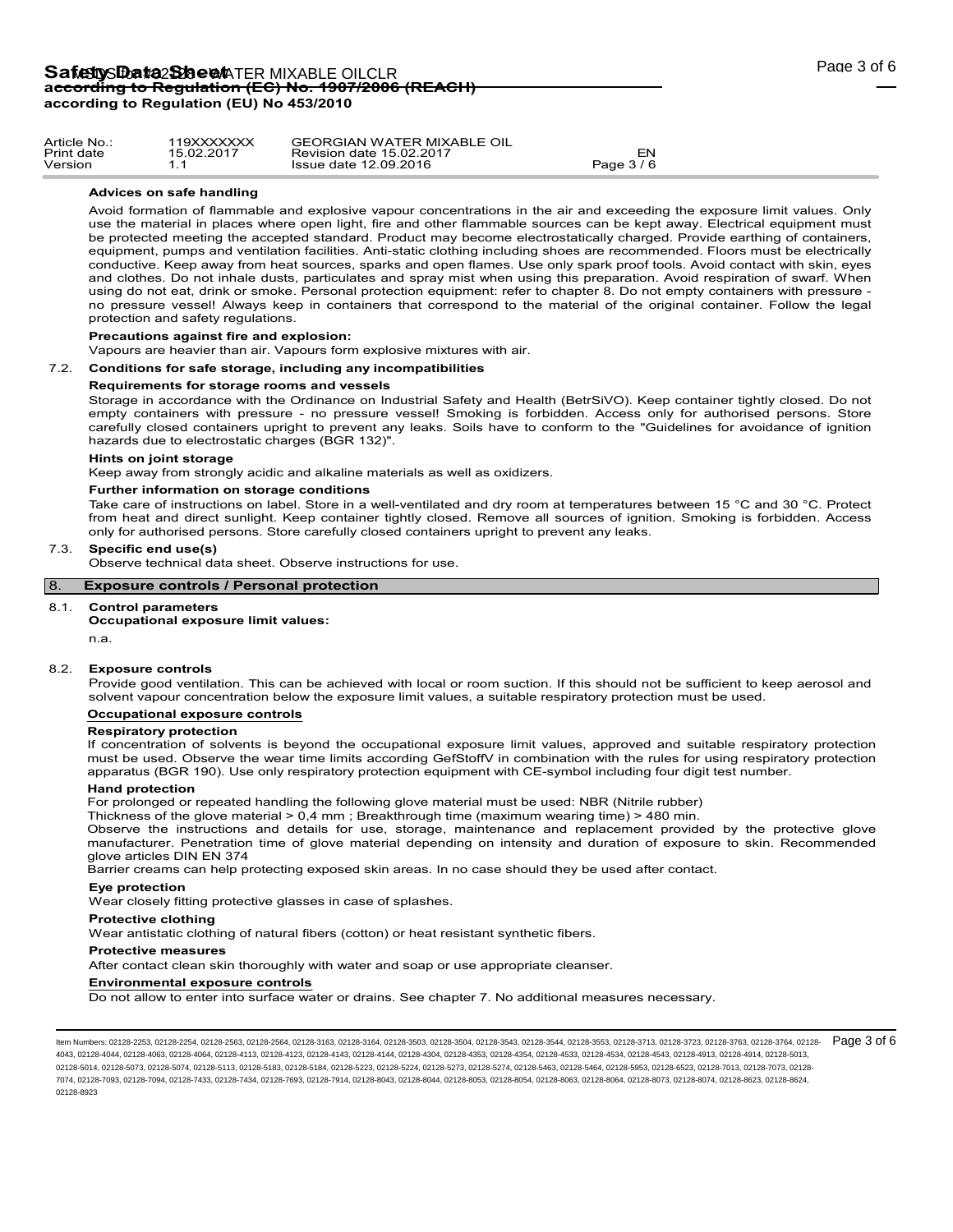# Safety S**Data Sheet** TER MIXABLE OILCLR **according to Regulation (EC) No. 1907/2006 (REACH) according to Regulation (EU) No 453/2010**

| Article No.:<br>Print date<br>Version | 119XXXXXXX<br>15.02.2017 | <b>GEORGIAN WATER MIXABLE OIL</b><br>Revision date 15.02.2017 | EΝ         |  |
|---------------------------------------|--------------------------|---------------------------------------------------------------|------------|--|
|                                       |                          | Issue date 12.09.2016                                         | Page 4 / 6 |  |

# 9. **Physical and chemical properties**

| 9.1. | Information on basic physical and chemical properties<br>Appearance:<br><b>Physical state</b><br>Colour<br>Odour | liguid<br>liguid<br>refer to label<br>characteristic |                 |                  |               |
|------|------------------------------------------------------------------------------------------------------------------|------------------------------------------------------|-----------------|------------------|---------------|
|      | Safety relevant basis data                                                                                       |                                                      | Unit            | <b>Method</b>    | <b>Remark</b> |
|      | Flash point:                                                                                                     | >100 °C                                              |                 | <b>DIN 53213</b> |               |
|      | Ignition temperature in °C:                                                                                      | 300 $°C$                                             |                 |                  |               |
|      | Lower explosion limit                                                                                            | NB.                                                  |                 |                  |               |
|      | Upper explosion limit                                                                                            | NB.                                                  |                 |                  |               |
|      | Vapour pressure at 20 °C:                                                                                        | <b>NB</b>                                            |                 |                  |               |
|      | Density at 20 °C:                                                                                                |                                                      | 1,00 $q/cm^{3}$ |                  |               |
|      | Water solubility (g/L)                                                                                           | completely miscible                                  |                 |                  |               |
|      | $pH$ at 20 °C:                                                                                                   |                                                      |                 |                  |               |
|      | Viscosity at 20 °C                                                                                               |                                                      | $> 60$ mPas     |                  |               |
|      | Solvent separation test (%)                                                                                      | $< 3$ %                                              |                 |                  |               |
|      | boiling point in °C at 101,3 kPa                                                                                 | 185 °C                                               |                 |                  |               |
| 9.2. | Other information:                                                                                               |                                                      |                 |                  |               |

# 10. **Stability and reactivity**

#### 10.1. **Reactivity**

#### 10.2. **Chemical stability**

Stable when applying the recommended regulations for storage and handling. Further information on correct storage: refer to chapter 7.

#### 10.3. **Possibility of hazardous reactions**

Keep away from strong acids, strong bases and strong oxidizing agents to avoid exothermic reactions. Materials such as cleaning rags, paper wipes and protective clothing, which are contaminated with the product may spontaneously self-ignite some hours later. Vapours form explosive mixtures with air.

# 10.4. **Conditions to avoid**

Hazardous decomposition byproducts may form with exposure to high temperatures.

# 10.5. **Incompatible materials**

#### 10.6. **Hazardous decomposition products**

Hazardous decomposition byproducts may form with exposure to high temperatures, e.g.: carbon dioxide, carbon monoxide, smoke, nitrogen oxides.

# 11. **Toxicological information**

Classification according to Regulation (EC) No. 1272/2008 [CLP] No data on preparation itself available.

#### 11.1. **Information on toxicological effects**

# **Acute toxicity**

Toxicological data are not available.

# **skin corrosion/irritation; Serious eye damage/eye irritation**

Toxicological data are not available.

#### **Respiratory or skin sensitisation**

Toxicological data are not available.

#### **Specific target organ toxicity**

Toxicological data are not available.

**Aspiration hazard**

#### Toxicological data are not available.

# **Practical experience/human evidence**

Other observations:

Inhaling of solvent components above the MWC-value can lead to health damage, e.g. irritation of the mucous membrane and respiratory organs, as well as damage to the liver, kidneys and the central nerve system. Indications for this are:

ltem Numbers: 02128-2253, 02128-2254, 02128-2563, 02128-2564, 02128-3163, 02128-3164, 02128-3503, 02128-3543, 02128-3544, 02128-3713, 02128-3713, 02128-3723, 02128-3763, 02128-3764, 02128-3764, 02128-3764, 02128-3764, 0212 4043, 02128-4044, 02128-4063, 02128-4064, 02128-4113, 02128-4123, 02128-4143, 02128-4144, 02128-4304, 02128-4353, 02128-4354, 02128-4533, 02128-4534, 02128-4543, 02128-4913, 02128-4914, 02128-5013, 02128-5014, 02128-5073, 02128-5074, 02128-5113, 02128-5183, 02128-5184, 02128-5223, 02128-5224, 02128-5273, 02128-5274, 02128-5463, 02128-5464, 02128-5953, 02128-6523, 02128-7013, 02128-7073, 02128- 7074, 02128-7093, 02128-7094, 02128-7433, 02128-7434, 02128-7693, 02128-7914, 02128-8043, 02128-8044, 02128-8053, 02128-8054, 02128-8063, 02128-8064, 02128-8073, 02128-8074, 02128-8623, 02128-8624, 02128-8923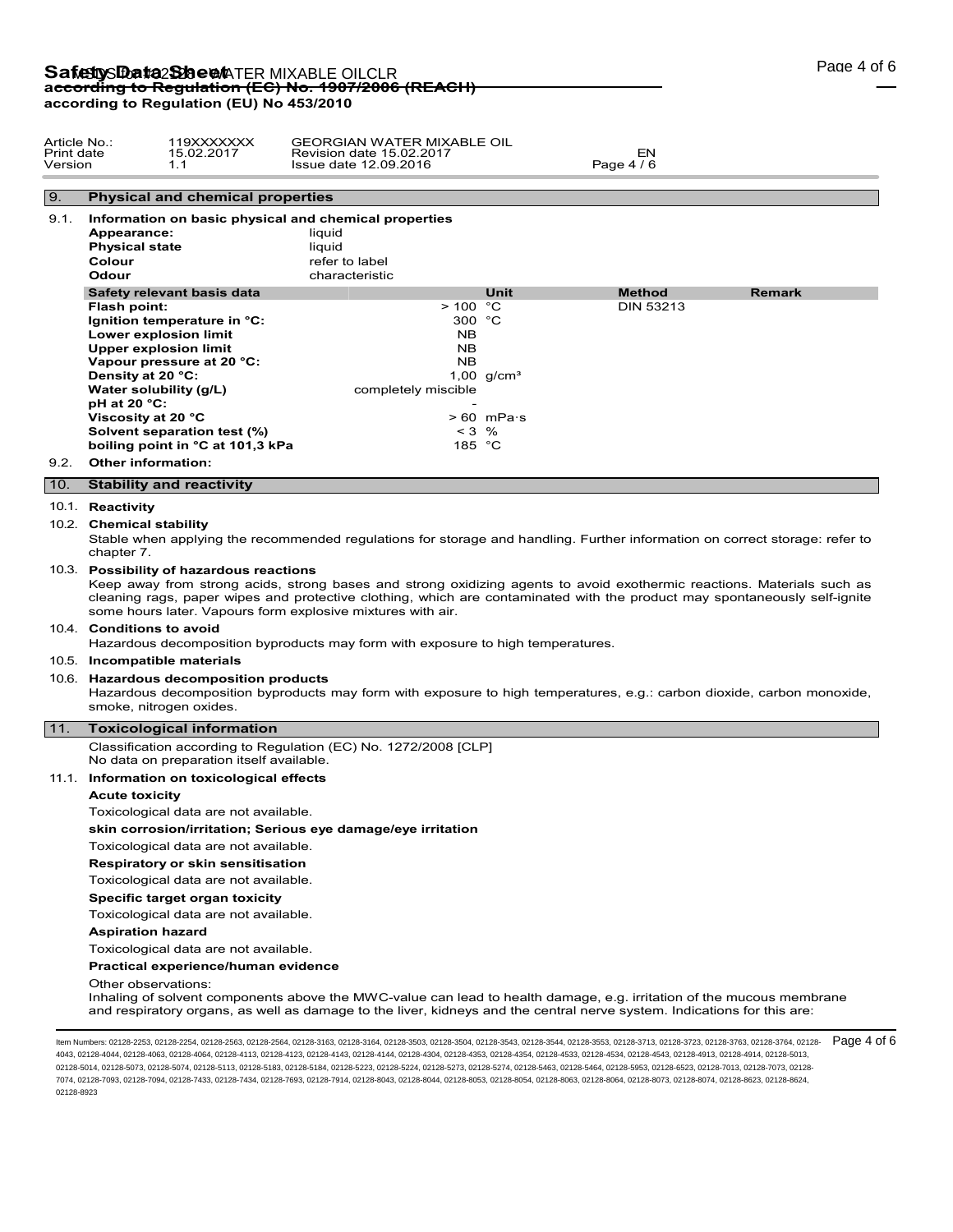| Article No.:<br>Print date<br>Version |                                                                                                                                                                       | 119XXXXXXX<br>15.02.2017<br>1.1                                              | <b>GEORGIAN WATER MIXABLE OIL</b><br>Revision date 15.02.2017<br>Issue date 12.09.2016                                                                                                                                                                                                                                                                                                | EN<br>Page 5/6 |  |  |
|---------------------------------------|-----------------------------------------------------------------------------------------------------------------------------------------------------------------------|------------------------------------------------------------------------------|---------------------------------------------------------------------------------------------------------------------------------------------------------------------------------------------------------------------------------------------------------------------------------------------------------------------------------------------------------------------------------------|----------------|--|--|
|                                       |                                                                                                                                                                       | irritation and reversible damage.                                            | headache, dizziness, fatigue, amyosthenia, drowsiness, in serious cases: unconsciousness. Solvents may cause some of the<br>aforementioned effects through skin resorption. Repeated or prolonged contact with the preparation may cause removal of<br>natural fat from the skin resulting in non-allergic contact dermatitis and/or absorption through skin. Splashing may cause eye |                |  |  |
|                                       | <b>Overall Assessment on CMR properties</b><br>The ingredients in this mixture do not meet the criteria for classification as CMR category 1A or 1B according to CLP. |                                                                              |                                                                                                                                                                                                                                                                                                                                                                                       |                |  |  |
|                                       |                                                                                                                                                                       |                                                                              |                                                                                                                                                                                                                                                                                                                                                                                       |                |  |  |
|                                       | <b>Remark</b>                                                                                                                                                         |                                                                              |                                                                                                                                                                                                                                                                                                                                                                                       |                |  |  |
|                                       | There is no information available on the preparation itself.                                                                                                          |                                                                              |                                                                                                                                                                                                                                                                                                                                                                                       |                |  |  |
| 12.                                   | <b>Ecological information</b>                                                                                                                                         |                                                                              |                                                                                                                                                                                                                                                                                                                                                                                       |                |  |  |
|                                       | overall evaluation<br>12.1. Toxicity                                                                                                                                  |                                                                              | Classification according to Regulation (EC) No. 1272/2008 [CLP]<br>There is no information available on the preparation itself.<br>Do not allow to enter into surface water or drains.                                                                                                                                                                                                |                |  |  |
|                                       |                                                                                                                                                                       | Toxicological data are not available.                                        |                                                                                                                                                                                                                                                                                                                                                                                       |                |  |  |
|                                       |                                                                                                                                                                       | 12.2. Persistence and degradability<br>Toxicological data are not available. |                                                                                                                                                                                                                                                                                                                                                                                       |                |  |  |
|                                       | 12.3. Bioaccumulative potential<br>Toxicological data are not available.                                                                                              |                                                                              |                                                                                                                                                                                                                                                                                                                                                                                       |                |  |  |
|                                       | 12.4. Mobility in soil                                                                                                                                                | Toxicological data are not available.                                        |                                                                                                                                                                                                                                                                                                                                                                                       |                |  |  |
|                                       |                                                                                                                                                                       | 12.5. Results of PBT assessment                                              |                                                                                                                                                                                                                                                                                                                                                                                       |                |  |  |
|                                       |                                                                                                                                                                       |                                                                              | The substances in the mixture do not meet the PBT/vPvB criteria according to REACH, annex XIII.                                                                                                                                                                                                                                                                                       |                |  |  |
|                                       |                                                                                                                                                                       |                                                                              |                                                                                                                                                                                                                                                                                                                                                                                       |                |  |  |

# 12.6. **Other adverse effects**

# 13. **Disposal considerations**

#### 13.1. **Waste treatment methods**

### **Appropriate disposal / Product**

**Recommendation**

Do not allow to enter into surface water or drains. This material and its container must be disposed of in a safe way. Waste disposal according to directive 2008/98/EC, covering waste and dangerous waste.

### **List of proposed waste codes/waste designations in accordance with EWC**

080112 waste paint and varnish other than those mentioned in 080111

# **packaging**

#### **Recommendation**

Non-contaminated packages may be recycled. Vessels not properly emptied are special waste. Send to a collecting point for used paints.

### 14. **Transport information**

**No dangerous good in sense of this transport regulation.**

| 14.1. UN number                    |      |
|------------------------------------|------|
| 14.2. UN proper shipping name      | n.a. |
| 14.3. Transport hazard class(es)   |      |
|                                    | n.a. |
| 14.4 Packing group                 | n.a. |
| 14.5 Environmental hazards         |      |
| Land transport (ADR/RID)           | n.a. |
| Marine pollutant                   | n.a. |
| 14.6. Special precautions for user |      |

ltem Numbers: 02128-2253, 02128-2254, 02128-2563, 02128-2564, 02128-3163, 02128-3164, 02128-3503, 02128-3543, 02128-3544, 02128-3713, 02128-3713, 02128-3723, 02128-3763, 02128-3764, 02128-3764, 02128-3764, 02128-3764, 0212 4043, 02128-4044, 02128-4063, 02128-4064, 02128-4113, 02128-4123, 02128-4143, 02128-4144, 02128-4304, 02128-4353, 02128-4354, 02128-4533, 02128-4534, 02128-4543, 02128-4913, 02128-4914, 02128-5013, 02128-5014, 02128-5073, 02128-5074, 02128-5113, 02128-5183, 02128-5184, 02128-5223, 02128-5224, 02128-5273, 02128-5274, 02128-5463, 02128-5464, 02128-5953, 02128-6523, 02128-7013, 02128-7073, 02128- 7074, 02128-7093, 02128-7094, 02128-7433, 02128-7434, 02128-7693, 02128-7914, 02128-8043, 02128-8044, 02128-8053, 02128-8054, 02128-8063, 02128-8064, 02128-8073, 02128-8074, 02128-8623, 02128-8624, 02128-8923